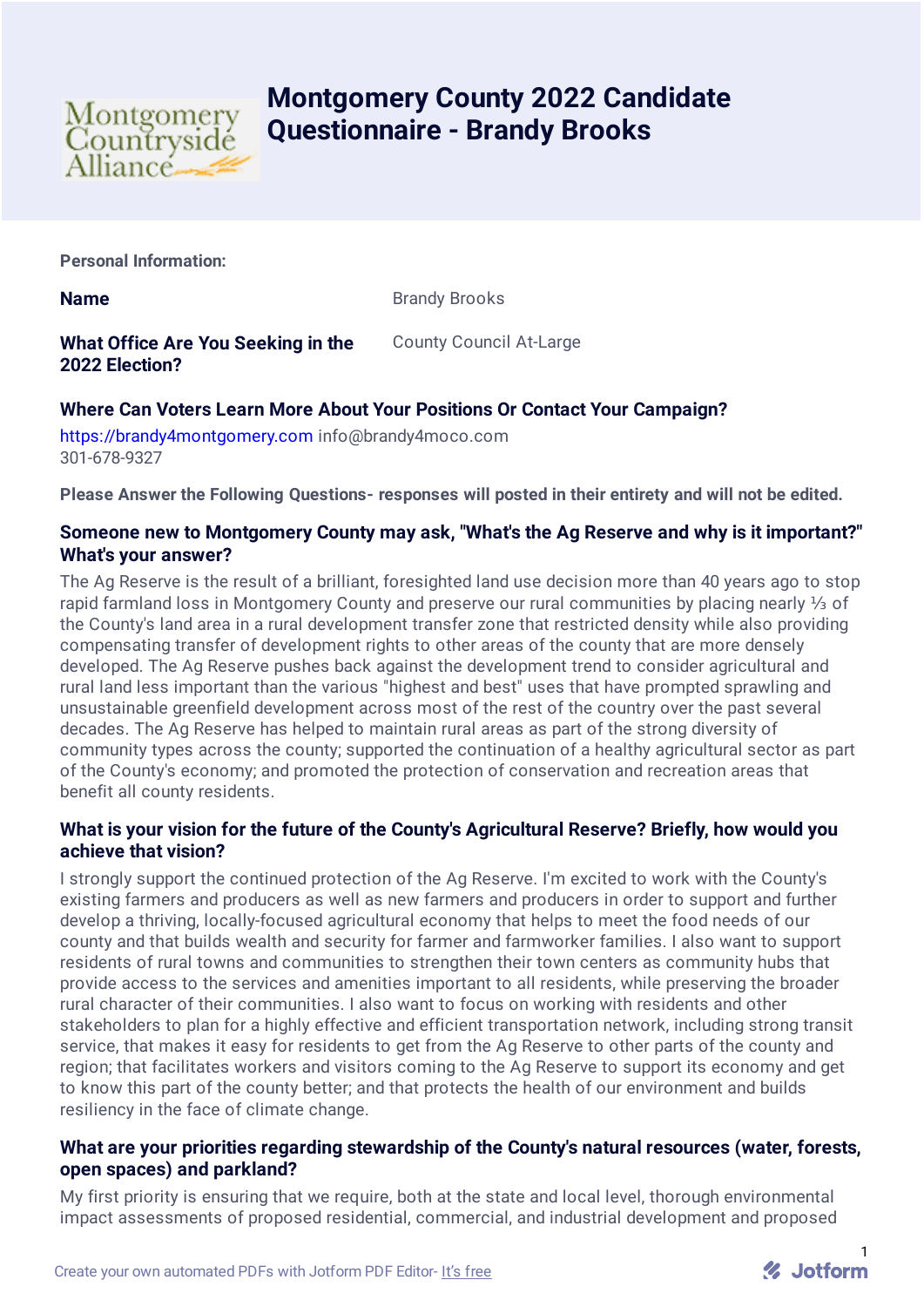roadway or other transportation construction; and that we establish guidelines for the Council and County government that require those impacts to be adequately addressed before projects can be approved and implemented. My second priority is to ensure that we create an effective transportation network with good alternatives to private automobile use that can enable access to natural resources for more people in the county. As an example from a different part of the country, regular seasonal shuttle service from the commuter rail to Crane's Beach in Ipswich, MA helps to make the sensitive beach ecosystem more accessible for regional visitors while reducing the need for them to drive their own vehicles to get there.

## **What role will you play with regard to ensure that we safeguard our drinking water supply both surface and groundwater?**

I believe that addressing toxic runoff into our groundwater and surface water is one of the most effective ways that the County Council can protect our drinking water supply. This includes continuing to regulate the residential and commercial use of pesticides and other chemicals that run off of yards and farms; ensuring the use of permeable paving, green roofs, and other sustainable stormwater management techniques on County properties; both regulating and incentivizing the use of sustainable stormwater management techniques by private property owners; and ensuring that we invest in maintaining and upgrading stormwater infrastructure across the county. I also support continued funding of the Department of Environmental Protection's watershed monitoring and restoration efforts in order to protect and improve the ecological health of our County's waterways.

## **What are your top priorities to help the County address climate change? What role will the Ag Reserve play?**

My first priority is reducing the number of trips in privately owned automobiles through improved and irresistible pedestrian, cycling, public transportation infrastructure, and incentives to retain high levels of telework and alternative work schedules. This includes, as mentioned above, ensuring a strong transportation network for the Ag Reserve, and incentives that reward employees for taking public transportation and employers for supporting public transit and telework. I also support continued free RideOn service.

My second priority is increasing funding and community outreach for programs like the Montgomery County Green Bank to continue to expand access to and use of county programs to increase solar generation and weatherization. I believe that this can include programs for community solar generation in the Ag Reserve. When done in partnership and collaboration with community stakeholders, community solar installations can be an important resource for resilience in the face of climate change. As an example, the community solar program of Casa Pueblo in the rural mountain town of Adjuntas, Puerto Rico, provided an essential survival and recovery resource for residents after Hurricane Maria, and the program has expanded to more than 200 homes and a growing number of local businesses.

My third priority is expanding our stock of income-diverse housing that is affordable for people at every income level near transit, by tying development incentives and rezoning initiatives specifically to the production of large percentages of affordable housing (>50%). I believe this means both ensuring that any residential development permitted in the Upcounty is compact and located close to existing centers of density and ensuring that both existing and new development is adequately supported by public transit access.

## **What more can be done to support our local farm businesses and rural communities?**

I believe that the County needs to invest much more heavily in promoting and focusing its procurement on local business based in Montgomery County, and this absolutely includes farm businesses. I want to help strengthen "buy local" programs within the County government, including farm-to-school/farmto-institution programs. I also want to work with agricultural producers to identify the infrastructure needs that would make it easier for producers to get their products to retail and wholesale outlets across the county and region, and support food entrepreneurs (especially entrepreneurs of color and from immigrant communities) to develop enterprises around those infrastructure needs. As noted

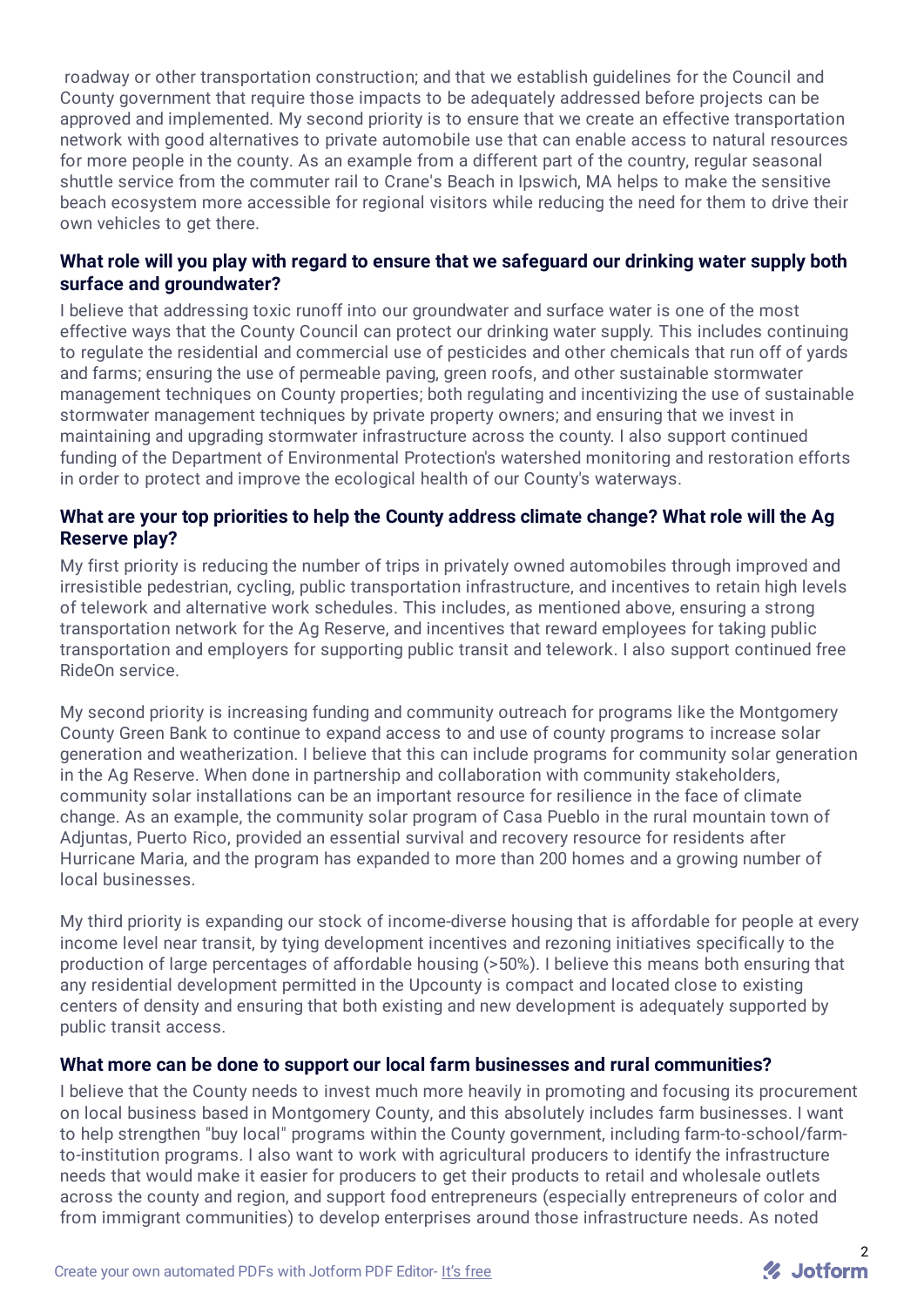above, I want to work with rural residents in the county to ensure access to amenities and services that support their lives and livelihoods.

#### **What are your regional transportation priorities? Do you support M83 and an additional Potomac bridge and outer beltway through the Reserve or adjacent rural zones?**

In general, I do not support additional roadway construction as the priority for addressing the County's ongoing transportation needs and severe transportation inequities. While some roadway improvements are necessary in order to address the amount of development we've permitted in the Upcounty and to facilitate planned public transportation projects that would benefit the area, our transportation infrastructure focus has to be on reducing vehicle miles traveled. This is critical to address air and water pollution, the demand for energy from fossil fields, the public health impacts of the climate crisis, and overall quality of life for Upcounty residents.

Transportation projects also need to prioritize getting residents around our county, not simply in and out of DC. We need to strengthen our local economy by making it easier for workers and customers from various parts of the county to get to the County's economic centers. Many of the planned BRT projects in the county, including the Corridor Cities Transitway, can make intra-county travel much more efficient. Additionally, we need to continue supporting telework and flex schedules for County government employees and offering incentives to private businesses that also support these options for their workers.

#### **How should our County manage its solid waste? What role should incineration, composting and recycling play?**

Incineration is an unsustainable and toxic form of waste management for our county, and we must transition away from it. To make the transition to sustainable waste management, I want us to transition the Dickerson incinerator to a commercial composting facility, as well as expanding and improving the capacity of our recycling facilities in the county (including the capacity to handle electronic waste, which makes up a growing part of our waste stream). We should view this transition as an important economic opportunity, both to make Montgomery County a regional leader in sustainable waste management and to provide family-sustaining employment and entrepreneurship opportunities for county residents, especially those who have worked in toxic industries and those who have historically been marginalized and relegated to low-wage work without good benefits or the opportunity to build wealth for their families.

I'm a strong supporter of waste reduction and zero waste strategies like recycling, upcycling, and composting. However, in order to support people to use these strategies, we have to make sure that the infrastructure to do so is accessible to them. I'm especially interested in working with landlords and tenants in multifamily properties to make sure residents have easy access to both recycling and composting services and that both residents and property managers have access to education and technical assistance around sustainable waste management, including addressing pest control concerns. As part of building composting capacity in the county, I also support the development of community-based composting business and partnerships with local farms. I want to continue supporting and expanding the County's Commercial Food Scraps Recycling Program; with proper infrastructure support and technical assistance for commercial entities, I would support a commercial food waste diversion mandate similar to legislation passed last year in DC.

#### **What are your views on the general plan update "Thrive 2050," both the process and the draft now before the Council?**

I am in agreement with many of the principles of Thrive 2050, which include corridor-focused growth and the aspiration of complete communities that allow all of our residents to easily access critical services, employment opportunities, and amenities. Thrive 2050 also acknowledges the need to use a racial equity and social justice lens and the need to examine important concepts like social and cooperative housing. As our County grows, we need to ensure that growth is dense, compact, pedestrian- and transit-oriented, and offers opportunities for people of every background and income level.

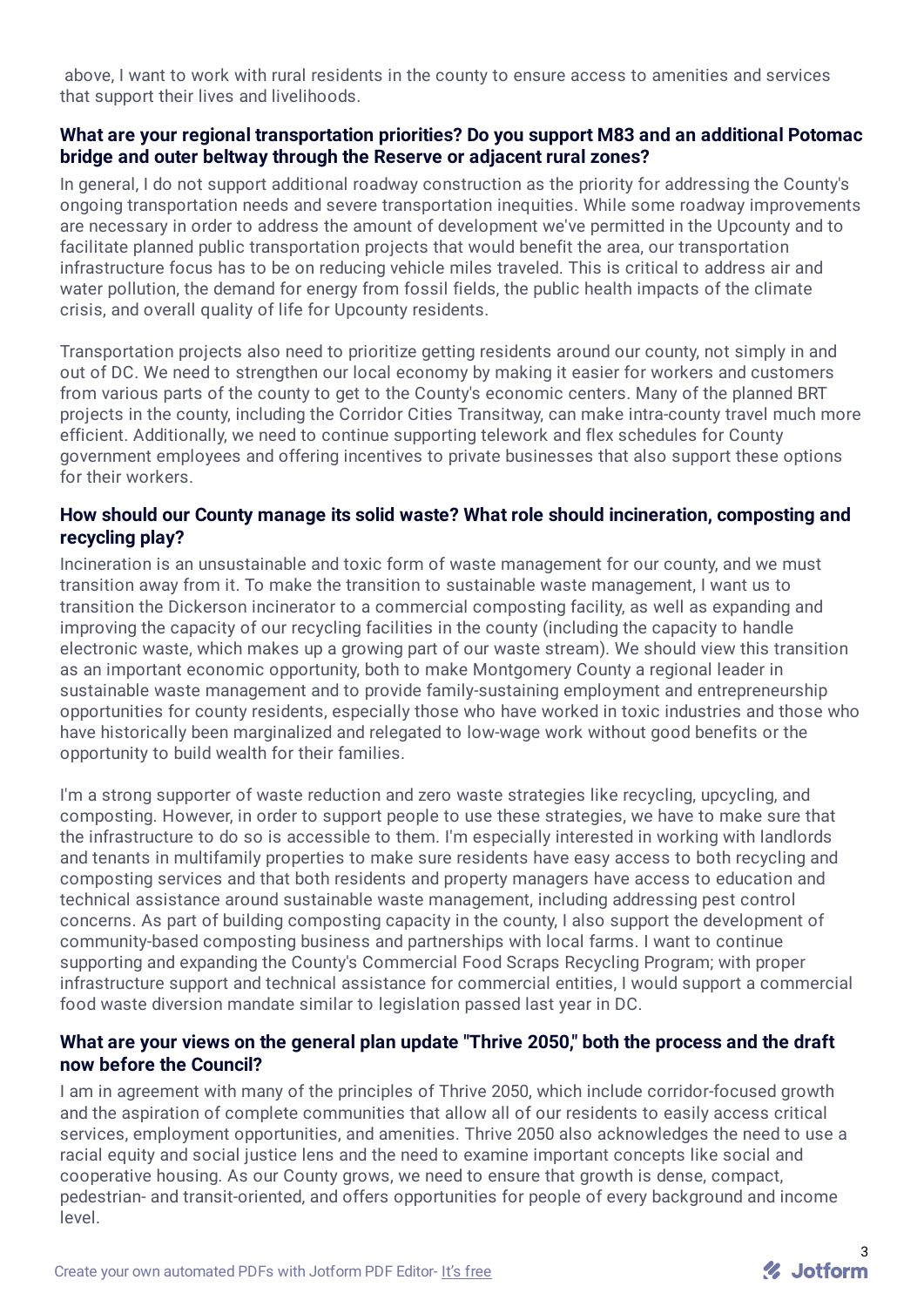As important as what Thrive mentions is what Thrive 2050 does not address. A new County General Plan offers an opportunity to clearly outline the scale of action required to address the affordability crisis faced by too many families in our County. In almost every section of both the Planning Board and PHED Committee drafts of Thrive, the document lacks specificity about the County's goals, key actions, evaluation metrics, or how the plan will address the specific needs and concerns of key stakeholders, including housing insecure or cost-burdened residents, seniors, small business owners, economically disadvantaged workers, or arts and culture practitioners - just a few of the groups that would have direct and specific interest in some of the topical chapters named in the plan. On the environmental front, Thrive leaves serious discussion of the measures needed to address climate change to the Climate Action Plan, only tangentially referring to it rather than reflecting a deep integration of thinking across the two documents, and reducing the complexities of conservation, recreation, and agricultural land use to a section on parks and recreation. Lastly, while acknowledging racial equity and social justice in a plan is a necessary step towards justice for every community, achieving equity and justice requires intentional and specific action by County leaders, and the plan does not rigorously analyze or give guidance around how its recommendations will concretely address past injustices and ensure equity going forward.

I believe that these failures in the Thrive 2050 drafts are a direct result of a planning process that did not meaningfully engage the vast majority of county residents and stakeholders. While Thrive proponents like to tout the number of "engagement" activities, most of these were not serious, in-depth opportunities for community members to craft the future vision for our county or identify and make decisions about the priorities that should be addressed in the plan. Additionally, all but the first portion of the Thrive process was conducted during the COVID-19 pandemic - when many of the most vulnerable and marginalized members of our communities whose needs must be addressed by a land use plan were facing the severe illness, death, and the loss of their jobs and homes. Claiming to have done adequate engagement during a time when so many community members were in deep crisis and had virtually no capacity to participate is extraordinarily disrespectful to residents who in many cases are still trying to recover from the impacts of the past two years.

I support the call of community organizers of color and their allies for a truly just and inclusive planning process that will thoroughly address and advance our communities' needs [\(https://bit.ly/PlanningJustice](https://bit.ly/PlanningJustice) ), which would require a minimum of 12 to 18 months using best practices in participatory planning. I have been both a designer and a community member participating in such processes, so I know that they can be done and done well. I also know the quality of community buy-in and clarity of guidance that a good land use plan can give to community members as they seek to shape their future, and I believe Montgomery County residents and stakeholders deserve a general plan that is worthy of our amazing places and amazing people.

#### **Do you believe that the way that local government branches, state entities, and the public currently interact can be improved? If so, what steps would you take?**

There is room for tremendous improvement in the way that local and state government officials and entities interact with the public. I am a strong proponent and experienced practitioner of participatory policy-making, as described at [https://www.wepowerpolicy.org/.](https://www.wepowerpolicy.org/) Participatory policy-making fundamentally shifts the dynamics of power in the crafting of legislation and regulations - who frames the problem and the agenda? Who determines what's important and needs to be prioritized? Who decides what should happen? Who receives the tangible benefits that the policy produces, including economic benefits?

I am committed to engaging community members at the decision-making table, not just the listening table or the questions and concerns table. I believe that community members must be centered as we define the problems our communities are facing, prioritize and set our legislative agenda, develop legislation, monitor implementation, and evaluate the results. I am also committed to centering the voices of people of color, immigrants, poor and working people, LGBTQIA+ people, women, seniors, and young people - those who are often missing or marginalized at the decision-making table, but who